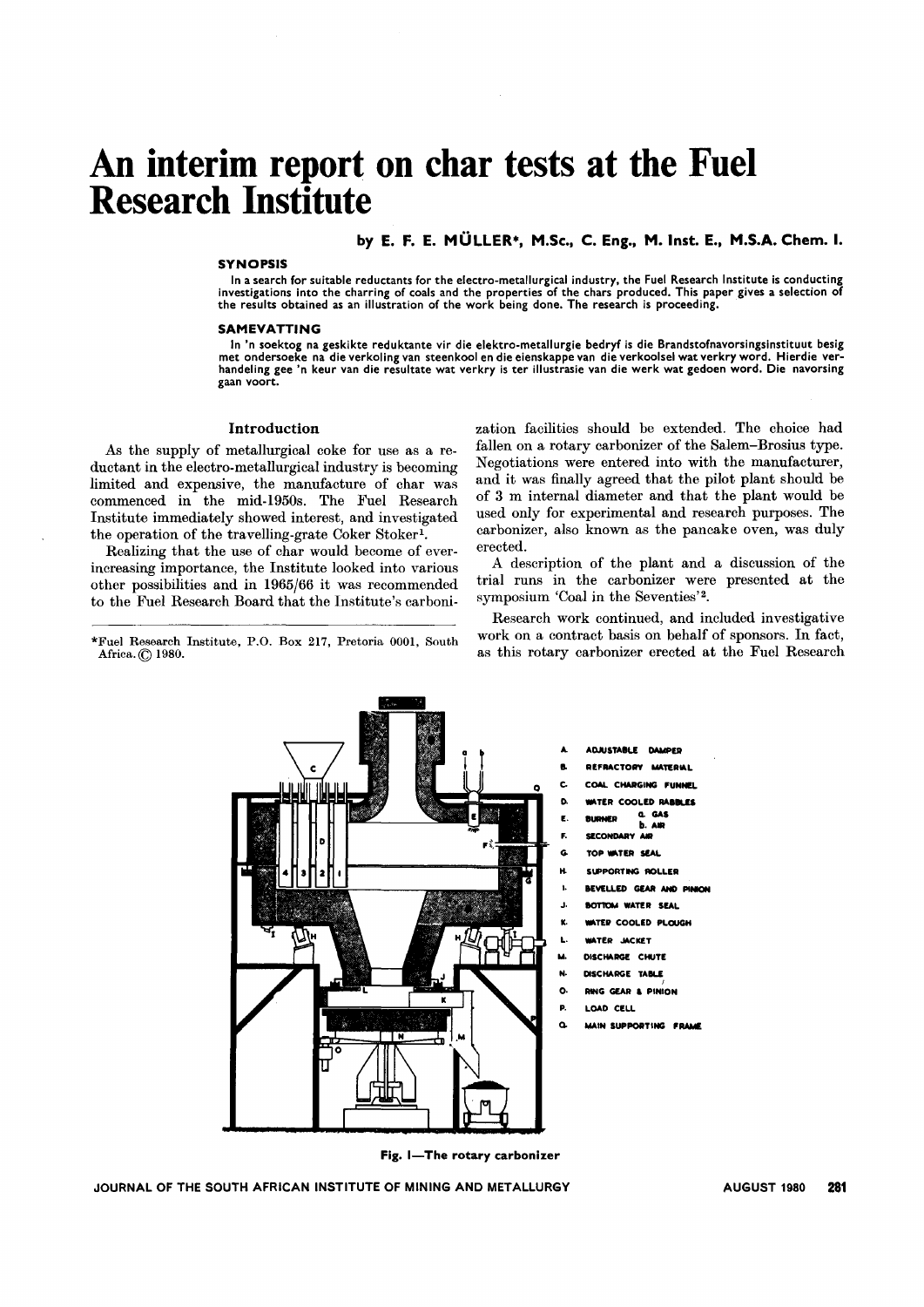TABLE I TESTS IN THE 7kg COKE OVEN

|                                                                                                                                                               | Matla No 5 seam                                  |                                                  |                                                  |                                                  |                                                  |                                                  |  |  |
|---------------------------------------------------------------------------------------------------------------------------------------------------------------|--------------------------------------------------|--------------------------------------------------|--------------------------------------------------|--------------------------------------------------|--------------------------------------------------|--------------------------------------------------|--|--|
| Coal feed<br>Proximate analysis (dry basis)<br>Ash, $\frac{\%}{\%}$<br>Volatile matter, $\frac{\%}{\%}$<br>Fixed carbon, $\frac{\%}{\%}$                      | 10.8<br>35,3<br>53,9                             |                                                  |                                                  |                                                  |                                                  |                                                  |  |  |
| Product char<br>Temperature, °C                                                                                                                               | 600                                              | 800                                              | 1000                                             | 600                                              | 800                                              | 1000                                             |  |  |
| Conditions                                                                                                                                                    |                                                  | Reducing                                         |                                                  | Oxidizing                                        |                                                  |                                                  |  |  |
| Proximate analysis (dry basis)<br>Ash, $\frac{\%}{\%}$<br>Volatile matter, $\frac{\%}{\%}$<br>Fixed carbon, $\frac{\%}{\%}$                                   | 16,6<br>6,5<br>76,9                              | 15,9<br>5,8<br>78,3                              | 16,0<br>1,5<br>82,5                              | 16,6<br>7,1<br>76.3                              | 16,0<br>4,1<br>79,9                              | 15,9<br>1.5<br>82,6                              |  |  |
| Performance indexes<br>FCR, %<br>VMD, %<br>CE, %<br>Yield, %                                                                                                  | 92.8<br>88.0<br>81,7<br>65,1                     | 98,7<br>88,8<br>87,7<br>67,9                     | 103,3<br>97,1<br>100,3<br>67,5                   | 92.1<br>86.9<br>80.0<br>65,1                     | 100,1<br>92.2<br>92,3<br>67,5                    | 104,1<br>97,1<br>101,1<br>67,9                   |  |  |
| Reactivity<br>After 15 min, cm <sup>3</sup> /g.s<br>After 75 min, $\text{cm}^3/\text{g.s}$                                                                    | 3,09<br>3,33                                     | 2,96<br>3,04                                     | 2.49<br>3,36                                     | 3,25<br>3,28                                     | 3,15<br>3,12                                     | 2,84<br>3,40                                     |  |  |
| Resistivity<br>$\Omega$ . mm <sup>2</sup> /m x 10 <sup>3</sup>                                                                                                | 6420                                             | 12,7                                             | 2,85                                             | 166                                              | 3,49                                             | 3,10                                             |  |  |
| Micum test<br>Mean size, mm<br>$50 \; rev \; M5$<br>Mean size, mm<br>MMSS, $\%$<br>$100 \, \text{rev} \, \overline{\text{M5}}$<br>Mean size, mm<br>MMSS, $\%$ | 16,5<br>16.0<br>11,2<br>68<br>21,8<br>10,2<br>62 | 17,5<br>10,5<br>12.9<br>74<br>15,1<br>11,9<br>68 | 19,2<br>11,8<br>13,5<br>70<br>16.6<br>12,3<br>64 | 16,7<br>13,0<br>12,0<br>72<br>18,3<br>10,7<br>64 | 16.7<br>12.9<br>11,8<br>71<br>17,7<br>10,9<br>65 | 17.3<br>10,1<br>13,0<br>75<br>14,5<br>11,9<br>69 |  |  |

TABLE II

TESTS IN EXPERIMENTAL COKE OVEN - PROXIMATE ANALYSI PERFORMANCE INDEXES, REACTIVITY, AND RESISTIVITY

|                                                                                                                         |       | Springbok No. 5 Seam                   |                |  |  |  |  |
|-------------------------------------------------------------------------------------------------------------------------|-------|----------------------------------------|----------------|--|--|--|--|
| Coal feed<br>Proximate analysis (dry basis)<br>Ash, $\%$<br>Volatile matter, %<br>Fixed carbon, %<br>B. S. swelling no. |       | 11,9<br>32,7<br>55,4<br>$2\frac{1}{2}$ |                |  |  |  |  |
| Product char                                                                                                            | $+40$ | $40 \times 25$                         | $25 \times 10$ |  |  |  |  |
| Proximate analysis (dry basis)                                                                                          |       |                                        |                |  |  |  |  |
| Ash, $\frac{9}{6}$                                                                                                      | 15.6  | 18.0                                   | 16.0           |  |  |  |  |
| Volatile matter, %                                                                                                      | 0.9   | 0,9                                    | 0,8            |  |  |  |  |
| Fixed carbon, $\%$                                                                                                      | 83,5  | 81,1                                   | 83,2           |  |  |  |  |
| Performance indices                                                                                                     |       |                                        |                |  |  |  |  |
| FCR, $\%$                                                                                                               | 115.0 | 96.8                                   | 111,7          |  |  |  |  |
| VMD, $\frac{6}{6}$                                                                                                      | 97.9  | 98,2                                   | 98,2           |  |  |  |  |
| CE, $\frac{6}{6}$                                                                                                       | 112,6 | 95,0                                   | 109,7          |  |  |  |  |
| Yield, $\%$                                                                                                             | 76.3  | 66,1                                   | 74,4           |  |  |  |  |
| Reactivity                                                                                                              |       |                                        |                |  |  |  |  |
| After 15 min, $\text{cm}^3/\text{g.s}$                                                                                  | 0,57  | 0,71                                   | 0.81           |  |  |  |  |
| After 75 min, $\text{cm}^3/\text{g.s}$                                                                                  | 1,05  | 1,22                                   | 1.36           |  |  |  |  |
| Resistivity                                                                                                             |       |                                        |                |  |  |  |  |
| $\Omega$ . mm <sup>2</sup> /m x 10 <sup>3</sup>                                                                         | 0,168 | 0,183                                  | 0.179          |  |  |  |  |

Institute was the only pilot-scale version in the world, the manufacturer also made use of the facilities for carrying out investigations.

The growing electric-smelting industry gave rise to concern about the future availability of coals for charring, and the Char Committee was formed to coordinate investigations into potential feedstocks and suitable types of processes. The Char Committee outlined a national development programme on reductants for the electric-smelting industry in South Africa, in which the involvement of the Fuel Research Institute would concern processes for the production of char and char properties.

The Institute duly began investigations into the properties of char, and some of the results are reported here. It must be stressed that these should be regarded only as interim results. As the research project has not yet been completed, the results cannot be evaluated or discussed in depth. It is hoped that a complete account of the work, together with the conclusions drawn from it, will be published at a later date.

#### **Studies on Formchar**

Modern mining methods result in an over-production of duff, and most of the char breeze arising from the production of char is discarded. In normal usage, both these small-sized materials lead to a variety of problems. If they could be agglomerated, say by briquetting followed (if necessary) by a carbonization or charring step, a useful fuel or reductant could be produced.

With this in mind, the Fuel Research Institute started its research on char. The aim initially was the production, not of formcoke, which would have to withstand rigorous treatment in the blast furnace, but of formchar, which, since the burdens in electric furnaces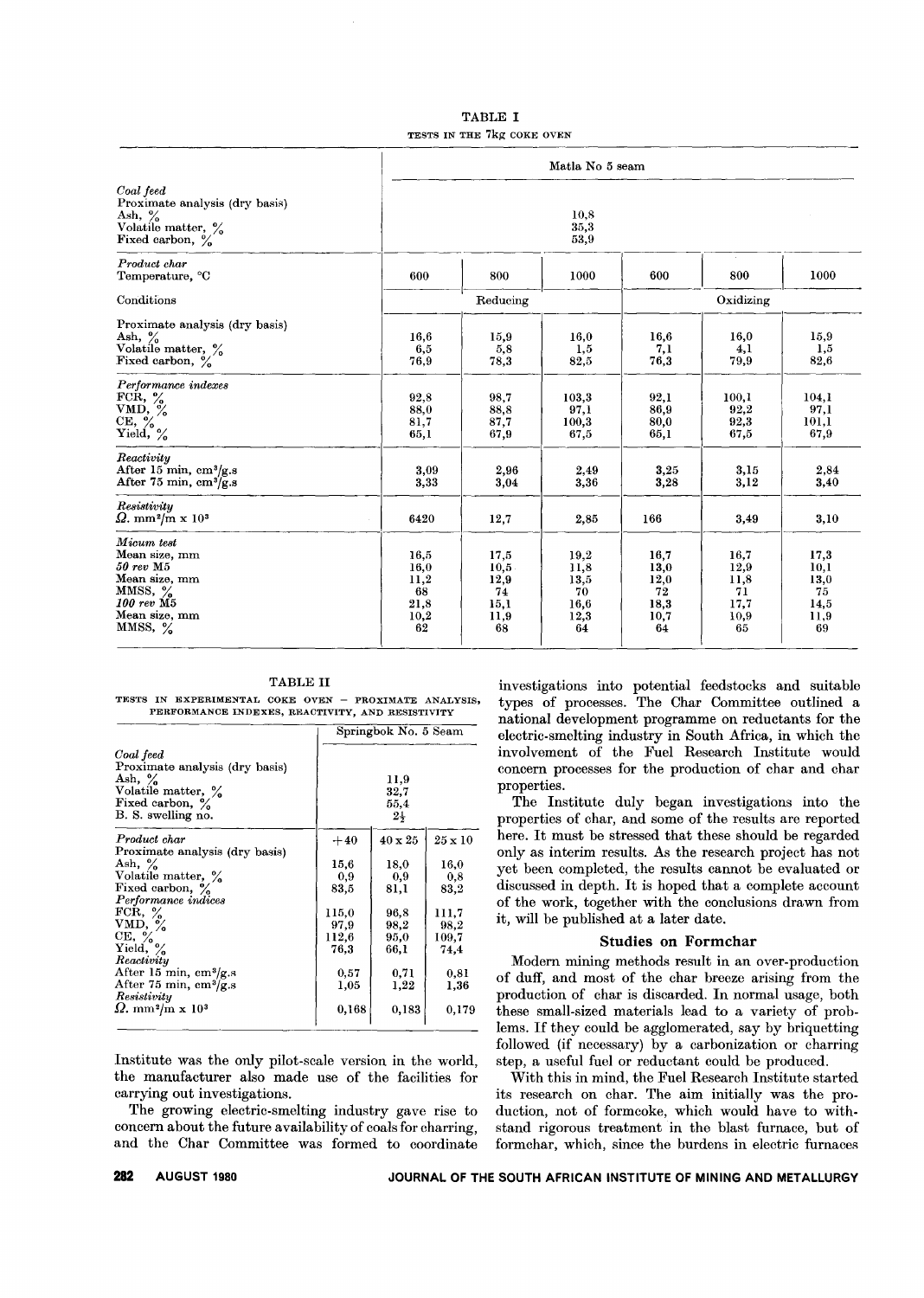are not so great, would not have to comply with such stringent strength requirements. If suitable formchar could be produced, further developments might well lead to the production of formcoke.

In the preliminary work, char, blends of char and coal, and coal were briquetted, with pitch as the binder. Briquettes were also charred in the rotary carbonizer.

TABLE III

TESTS IN EXPERIMENTAL COKE OVEN – MICUM TES

|                                                                                | Springbok No. 5 seam<br>gas nuts |                                                                 |                            |  |  |  |  |
|--------------------------------------------------------------------------------|----------------------------------|-----------------------------------------------------------------|----------------------------|--|--|--|--|
| Product char<br>Temp., °C Flue<br>Charge centre<br>Sieve analysis, %           | 1150<br>1080                     |                                                                 |                            |  |  |  |  |
| (mm round holes)<br>x 80<br>$80 \times 60$<br>$60 \times 40$<br>$40 \times 30$ | 2,6<br>4,6<br>16,4<br>$^{21,2}$  | $+40 \text{ mm} = 23.6\%$                                       |                            |  |  |  |  |
| $30 \times 25$<br>$25 \times 20$<br>$20 \times 15$                             | 6,5<br>9,8<br>18,0               | $40 \times 25$ mm = 27,7%<br>$25 \times 10 \text{ mm} = 40.6\%$ |                            |  |  |  |  |
| $15 \times 10$<br>$10 \times 5$<br>$5 \times 0$                                | 12,8<br>4,7<br>3,4               |                                                                 |                            |  |  |  |  |
| Mean size, mm<br>Bulk density, kg/m <sup>3</sup>                               | 30,4<br>550                      |                                                                 |                            |  |  |  |  |
| Micum test                                                                     | $+40$<br>fraction                | $40 \times 25$<br>fraction                                      | $25 \times 10$<br>fraction |  |  |  |  |
| Mean size, mm<br>50 rev<br>M10<br>M5                                           | 58,3<br>11,8<br>8,1              | 33,3<br>7,8<br>5,7                                              | 17,1<br>8,0                |  |  |  |  |
| Mean size, mm<br>MMSS, $\%$<br>M10<br>$100\,$ rev                              | 31,1<br>53<br>15.8               | 27.3<br>82<br>11,3                                              | 13,8<br>80                 |  |  |  |  |
| M5<br>Mean size, mm<br>MMSS, $\%$                                              | 11,8<br>28,1<br>48               | 8,8<br>25.4<br>76                                               | 12,1<br>12,7<br>74         |  |  |  |  |

In addition to the usual tests, compressive strength tests were carried out on briquettes.

#### **Results**

As an illustration of the work being carried out by the Fuel Research Institute in its charring programme, a selection of results is given in tabular form.

*Table I: Tests in the* 7 *kg Coke Oven*

Table I gives the proximate analysis of a coal that was treated at three temperature levels under both reducing and oxidizing conditions. The proximate analyses of various chars, with their performance indexes, reactivity, resistivity, and Micum-drum results, are also listed.

*Table* 11: *Tests in Experimental Coke Oven* - *Proximate Analyses, Performance Indexes, Reactivity, and Resistivity*

Table Il lists the proximate analysis of the coal feed and of the product char, together with the performance indexes, and reactivity and resistivity values.

*Table 111: Tests in Experimental Coke Oven* - *Micum Test*

Table **III** shows the sieve analysis of the char and the Micum test results on three selected size ranges.

*Table IV: Rotary Carbonizer Tests* - *Sieve Analyses*

Table IV shows the sieve analyses of three coal samples, as well as the sieve analyses of chars produced in tests conducted at three temperature levels on each of the three coals: 800, 1000, and 1200°C.

*Table V: Rotary Carbonizer Tests -Proximate Analyses, Performance Indexes, Reactivity, and Resistivity*

Table V gives the proximate analyses of the feed coals and of the chars produced, as well as performance indexes, reactivities, and resistivities.

*Table VI: Rotary Carbonizer Tests* - *Micum Tests*

Table VI gives the results of the Micum tests on the

|                                                                                                                                                                                                                                  |                                                                                 | Springbok No 5<br>seam, gas nuts                                                | Blesbok No 5<br>seam, gas nuts                                          |                                                                         | Matla No 5<br>seam                                                           |                                                                  |                                                                                         |                                                                                 |                                                                                              |
|----------------------------------------------------------------------------------------------------------------------------------------------------------------------------------------------------------------------------------|---------------------------------------------------------------------------------|---------------------------------------------------------------------------------|-------------------------------------------------------------------------|-------------------------------------------------------------------------|------------------------------------------------------------------------------|------------------------------------------------------------------|-----------------------------------------------------------------------------------------|---------------------------------------------------------------------------------|----------------------------------------------------------------------------------------------|
| Coal feed<br>Sieve analysis, $\%$<br>(mm, round holes)<br>$\boldsymbol{\mathrm{x}}\text{ }60$<br>$60 \times 40$<br>40 x 30<br>$30 \times 25$<br>25 x 20<br>$20 \times 15$<br>15 x 10<br>$10 \times 5$<br>$5x=0$<br>Mean size, mm |                                                                                 | 7,2<br>$\bf 24,\!6$<br>$\bf{20,2}$<br>19,8<br>14,7<br>5,7<br>1,8<br>6,0<br>25,8 |                                                                         |                                                                         | 5,3<br>11,9<br>14,7<br>21,1<br>28,4<br>11,9<br>3,3<br>3,4<br>22,4            |                                                                  | 1,3<br>17,7<br>21,1<br>8,7<br>16,1<br>23,0<br>7,3<br>$_{\  \, 2,4}^{\  \, 2,4}$<br>28,3 |                                                                                 |                                                                                              |
| Product char<br>Roof temperature, °C<br>Sieve analysis, $\%$<br>(mm, round holes)                                                                                                                                                | 800                                                                             | 1000                                                                            | 1200                                                                    | 800                                                                     | 1000                                                                         | 1200                                                             | 800                                                                                     | 1000                                                                            | 1200                                                                                         |
| x40<br>40 x 30<br>$30 \times 25$<br>25 x 20<br>$20 \times 15$<br>$15 \times 10$<br>$10 \times 5$<br>$5 \times 0$<br>Mean size, mm<br>Bulk density, $kg/m^3$                                                                      | 0,4<br>7,1<br>10,9<br>24,6<br>24,6<br>13,9<br>6,4<br>12,1<br>18,0<br><b>381</b> | 0,3<br>8,1<br>16,1<br>19,6<br>25,1<br>15,1<br>5,8<br>9,9<br>18,8<br>420         | 0,2<br>6,5<br>15,1<br>20,0<br>28,4<br>7,1<br>8,8<br>13,9<br>17,9<br>420 | 0,5<br>8,2<br>13,9<br>19,8<br>28,3<br>16.8<br>6,7<br>5,8<br>19,1<br>371 | $_{0,2}$<br>8,8<br>14,8<br>20,0<br>26,0<br>15,0<br>6,8<br>8,4<br>18,9<br>437 | 3,7<br>12,3<br>17,8<br>30,0<br>20,3<br>7,6<br>8,3<br>17,2<br>409 | $^{2,5}$<br>8,0<br>13,7<br>16,5<br>25,3<br>18,3<br>8,4<br>7,3<br>18,9<br>402            | 0,3<br>$_{\rm 2,3}$<br>8,4<br>21,6<br>34,9<br>18,9<br>7,9<br>5,7<br>17,3<br>384 | 0,4<br>$\overset{2}{3},\overset{2}{5}$<br>13,7<br>34,2<br>27,2<br>10,3<br>8,5<br>15,4<br>384 |

TABLE IV ROTARY CARBONIZER TESTS - SIEVE ANALYS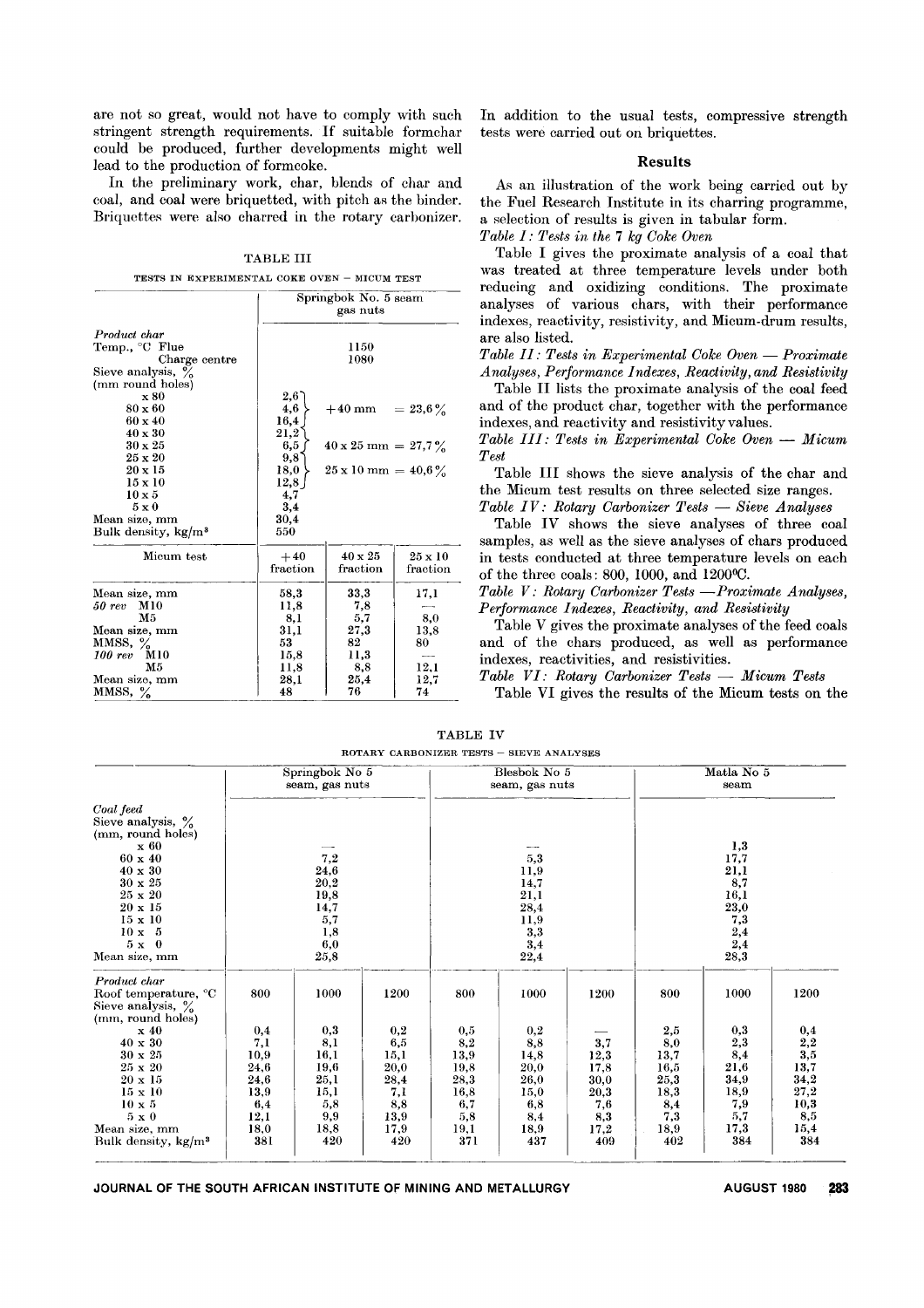|                                                                                                                                                                                        |                               |                                      | ROTARY CARBONIZER TESTS - PROXIMATE ANALYSES, PERFORMANCE INDEXES, REACTIVITY, AND RESISTIVITY |                              |                                     |                              |                              |                                       |                                |  |
|----------------------------------------------------------------------------------------------------------------------------------------------------------------------------------------|-------------------------------|--------------------------------------|------------------------------------------------------------------------------------------------|------------------------------|-------------------------------------|------------------------------|------------------------------|---------------------------------------|--------------------------------|--|
|                                                                                                                                                                                        |                               | Springbok No $5$<br>seam             |                                                                                                |                              | Blesbok No 5<br>seam                |                              | Matla No 5<br>seam           |                                       |                                |  |
| Coal Feed<br>Proximate analysis<br>(dry basis)<br>Ash, $\frac{9}{6}$<br>Volatile matter, %<br>Fixed carbon, $\frac{6}{6}$<br>Total sulphur, $\frac{6}{6}$<br>Phosphorus, $\frac{9}{6}$ |                               | 12,1<br>33,6<br>54,3<br>0.6<br>0,004 |                                                                                                |                              | 9.5<br>33,8<br>56,7<br>0,5<br>0,005 |                              |                              | 10,4<br>39,0<br>50,6<br>0.55<br>0,003 |                                |  |
| Product char<br>Roof temperature, °C<br>Proximate analysis<br>(dry basis)                                                                                                              | 800                           | 1000                                 | 1200                                                                                           | 800                          | 1000                                | 1200                         | 800                          | 1000                                  | 1200                           |  |
| Ash, $\frac{9}{6}$<br>Volatile matter, %<br>Fixed carbon, %                                                                                                                            | 16.9<br>5.9<br>77,2           | 16,9<br>1,7<br>81,4                  | 17,6<br>1,3<br>81,1                                                                            | 14,0<br>3,6<br>82,4          | 14,7<br>2,0<br>83,3                 | 14,8<br>0,8<br>84,4          | 16.7<br>5.0<br>78,3          | 15,8<br>3,2<br>81,0                   | 15,7<br>2,9<br>81,4            |  |
| Performance indexes<br>FCR, $\%$<br>VMD, $\frac{3}{6}$<br>$CE, \%$<br>Yield, %                                                                                                         | 101.8<br>87,4<br>88.9<br>71,6 | 107,3<br>96.4<br>103,4<br>71,6       | 102.7<br>97,3<br>99,9<br>68,8                                                                  | 98,6<br>92,8<br>91,4<br>67,9 | 94.9<br>96.2<br>91,3<br>64,6        | 95.5<br>98,5<br>94,1<br>64,2 | 96,4<br>92,0<br>88,7<br>62.3 | 105,4<br>94.6<br>99,7<br>65,8         | 106.6<br>95.1<br>101.4<br>66,2 |  |
| Reactivity<br>After 15 min, $\text{cm}^3/\text{g.s}$<br>After 75 min, $\text{cm}^3/\text{g.s}$                                                                                         | 1,88<br>1,84                  | 1.86<br>1,97                         | 0,88<br>1,12                                                                                   | 1,95<br>1,77                 | 2,16<br>1,91                        | 0.44<br>0,69                 | 3,70<br>3,90                 | 3,24<br>3,79                          | 2,25<br>3,16                   |  |
| Resistivity<br>$\Omega$ . mm <sup>2</sup> /m x 10 <sup>3</sup>                                                                                                                         | 1810                          | 2,33                                 | 1,53                                                                                           | 12,1                         | 4,44                                | 1,10                         | 14,3                         | 3,47                                  | 1,83                           |  |

#### TABLE V :ROTARY CARBONIZE:R TESTS - PROXIMATE ANALYSES, PERFORMANCE INDEXES, REACTIVITY, AND RESISTIVITY

TABLE VI<br>ROTARY CARBONIZER TESTS – MICUM TEST

|                                                       |      | Springbok No 5<br>seam, gas nuts |      | Blesbok No 5<br>seam, gas nuts |      |      | Matla No 5<br>seam |         |             |
|-------------------------------------------------------|------|----------------------------------|------|--------------------------------|------|------|--------------------|---------|-------------|
| Roof temperature, <sup>o</sup> C<br>$+25$ mm fraction | 800  | 1000                             | 1200 | 800                            | 1000 | 1200 | 800                | 1000    | 1200        |
| Mean size, mm                                         | 30,9 | 30,2                             | 29,4 | 30,7                           | 30,5 | 29,3 | 31,8               |         | Low yield   |
| M10<br><b>50 rev</b>                                  | 11,2 | 10,2                             | 12,0 | 11,2                           | 10,4 | 9,6  | 13,2               | in this |             |
| M5                                                    | 9,2  | 7,0                              | 7,2  | 7,6                            | 7,0  | 6,0  | 9.2                |         | size. No    |
| Mean size, mm                                         | 20,0 | 19,7                             | 17,7 | 18,0                           | 18,1 | 17,8 | 20,7               |         | Micum tests |
| MMSS, $\%$                                            | 65   | 65                               | 60   | 59                             | 59   | 61   | 65                 | done.   |             |
| <b>M10</b><br>$100\,rev$                              | 16,8 | 15,4                             | 16,8 | 17,2                           | 15,6 | 13,6 | 19,2               |         |             |
| M5                                                    | 14,0 | 11,2                             | 11,2 | 12,0                           | 11,4 | 9,2  | 14,8               |         |             |
| Mean size, mm                                         | 17,7 | 17,4                             | 15,8 | 16,0                           | 16,2 | 16,0 | 17,6               |         |             |
| MMSS, $\%$                                            | 57   | 58                               | 51   | 52                             | 53   | 55   | 55                 |         |             |
| $25 \times 10$ mm fraction                            |      |                                  |      |                                |      |      |                    |         |             |
| Mean size, mm                                         | 18,0 | 17,9                             | 17,9 | 17,7                           | 17,9 | 17,3 | 17,3               | 17,7    | 16,6        |
| $50 \, \text{rev}$ M5                                 | 8,2  | 6,0                              | 6,4  | 6,4                            | 5,6  | 5,0  | 6,2                | 4,8     | 5,2         |
| Mean size, mm                                         | 14,8 | 14,9                             | 14,2 | 14,3                           | 14,7 | 14,5 | 14,9               | 14,6    | 14,0        |
| MMSS, $\frac{9}{6}$                                   | 80   | 83                               | 76   | 81                             | 82   | 84   | 86                 | 83      | 84          |
| $100 \, \text{rev} \, \text{M}5$                      | 12.8 | 9,4                              | 10,2 | 10,4                           | 8,8  | 8,4  | 10,8               | 8,6     | 8,8         |
| Mean size, mm                                         | 13,6 | 13,8                             | 13,0 | 13,3                           | 12,8 | 13,4 | 13,8               | 13,3    | 12,5        |
| MMSS, $\%$                                            | 74   | 77                               | 70   | 75                             | 72   | 78   | 80                 | 75      | 75          |

#### TABLE VII

|                                          | Char A               | Char B               |
|------------------------------------------|----------------------|----------------------|
|                                          |                      |                      |
| <i>Proximate analysis</i> (dry basis)    |                      |                      |
| Ash, $\%$                                | 16,9                 | 16,6                 |
| Volatile matter, %                       | 1,9                  | 3,8                  |
| Fixed carbon, %                          | 81,2                 | 79.6                 |
| Micum test on $25 \times 10$ mm fraction |                      |                      |
| M5<br>50 rev                             | 5.6                  | 6.2                  |
| MMSS, $\%$                               | 83                   | 87                   |
| - M5<br>$100 \, \text{rev}$              | 8,4                  | 10,3                 |
| $MMSS, \frac{6}{2}$                      | 76                   | 80                   |
| Reactivity                               |                      |                      |
| After 15 min, $\text{cm}^3/\text{g.s}$   | 0.85                 | 1,32                 |
| After 75 min, cm <sup>3</sup> /g.s       | 0.78                 | 1.24                 |
| Resistivity                              |                      |                      |
| $\Omega$ . mm $^{2}/{\rm m}$             | $2,40 \times 10^{3}$ | $1.20 \times 10^{4}$ |